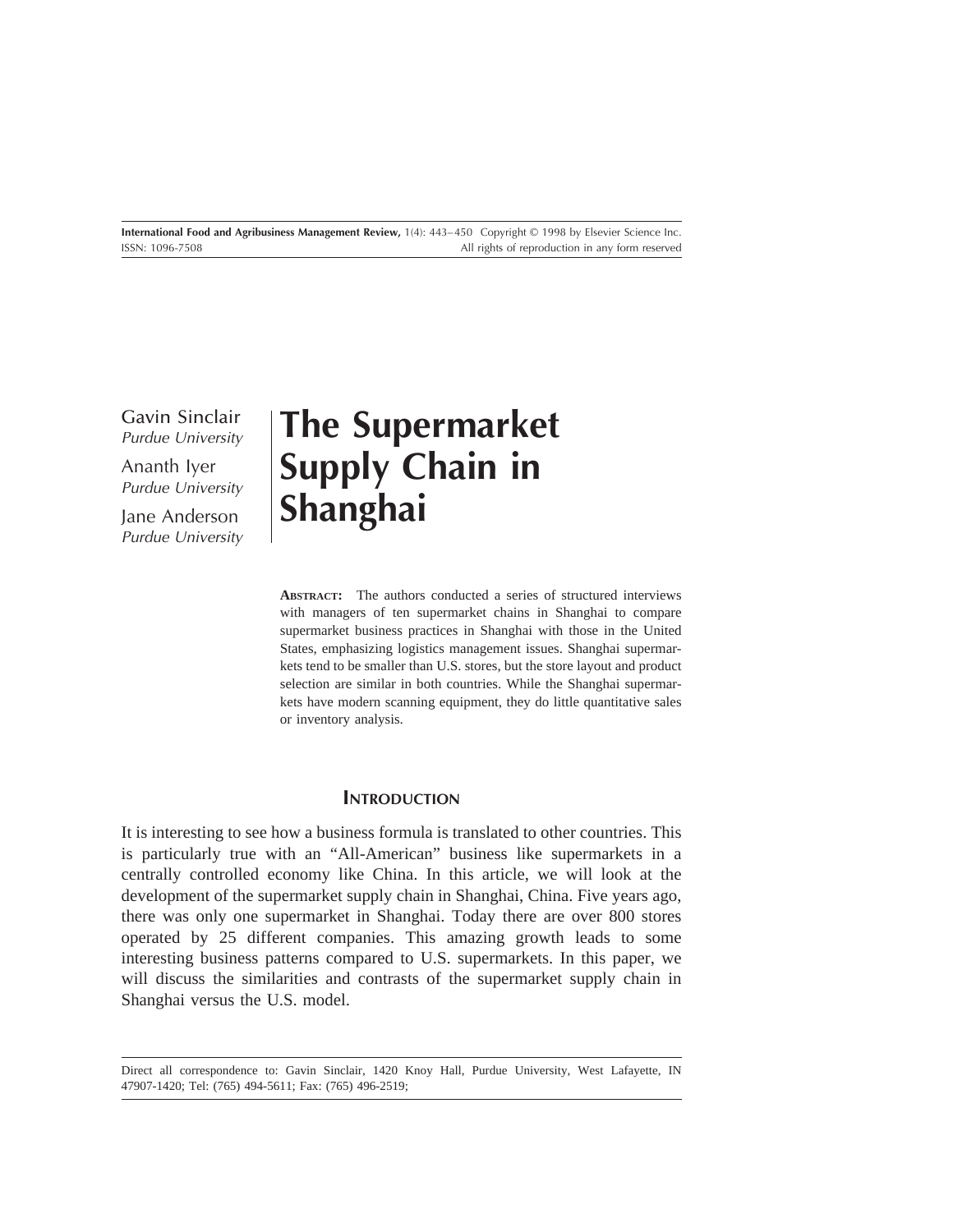#### **BACKGROUND**

Shanghai, China is a sprawling metropolis with a population size over 16 million people. It is on the southern coast of China at a latitude roughly equal to Houston. It is considered to be the most market-oriented city in China. While Beijing is considered a cultural and government city like Washington, DC, Shanghai is a commercial city analogous to New York City.

From outward appearances, Shanghai is a typical international city. Most signs are in Chinese and English. International commercial names like Volkswagen and McDonald's are prevalent throughout the city. The most remarkable features of Shanghai to an outside observer are the number of bicycles and the vast volume of new construction of roads and skyscrapers.

Shanghai is an urban city with most people working and living in the city. Private cars are unusual, and most people walk or use a bicycle to get around. Salaries are very low by western standards, but housing, health care and other necessities are provided or heavily subsidized by the government.

# **THE EMERGENCE OF SUPERMARKETS**

The Chinese government sets certain broad guidelines on the development of industries, but there is some latitude in how these industries actually develop. In 1993, most fresh fruits, vegetables, fish and meat were purchased in outdoor wet markets in Shanghai, markets that are roughly comparable to U.S. vegetable stands. Grain and canned goods were sold in state-owned stores, a retail set-up where there are multiple checkouts for different categories of goods and the inventory of product is behind a counter. A clerk brings the customers the products they select. In 1993, the Ministry of Internal Trade began to promote chain supermarkets in Shanghai by converting 100 grain and canned good stores. A supermarket for these purposes is defined as a store where customers take the products off the shelves themselves and there is a central checkout for all goods. In 1994 another 421 grain and canned good stores were upgraded. In 1996, the Shanghai municipal government established a plan to convert outdoor wet markets into indoor markets to improve traffic patterns in the city. The Chinese government also announced a plan to have 10 megamarkets (essentially large supermarkets) in Shanghai on the border between the inner and outer ring roads of Shanghai before the year 2000 (ATO Report, 1996). From this broad government outline, the Shanghai supermarket industry grew from only one store in 1993 to over 800 stores today.

Even with 800 supermarkets, most of the food in Shanghai continues to be purchased at wet markets and at grain and canned goods stores. Supermarkets, for example, only had 10% market share for fruits and vegetables in 1997 (Seymour-Cooke). The Chinese government plans to convert another 500 grain and canned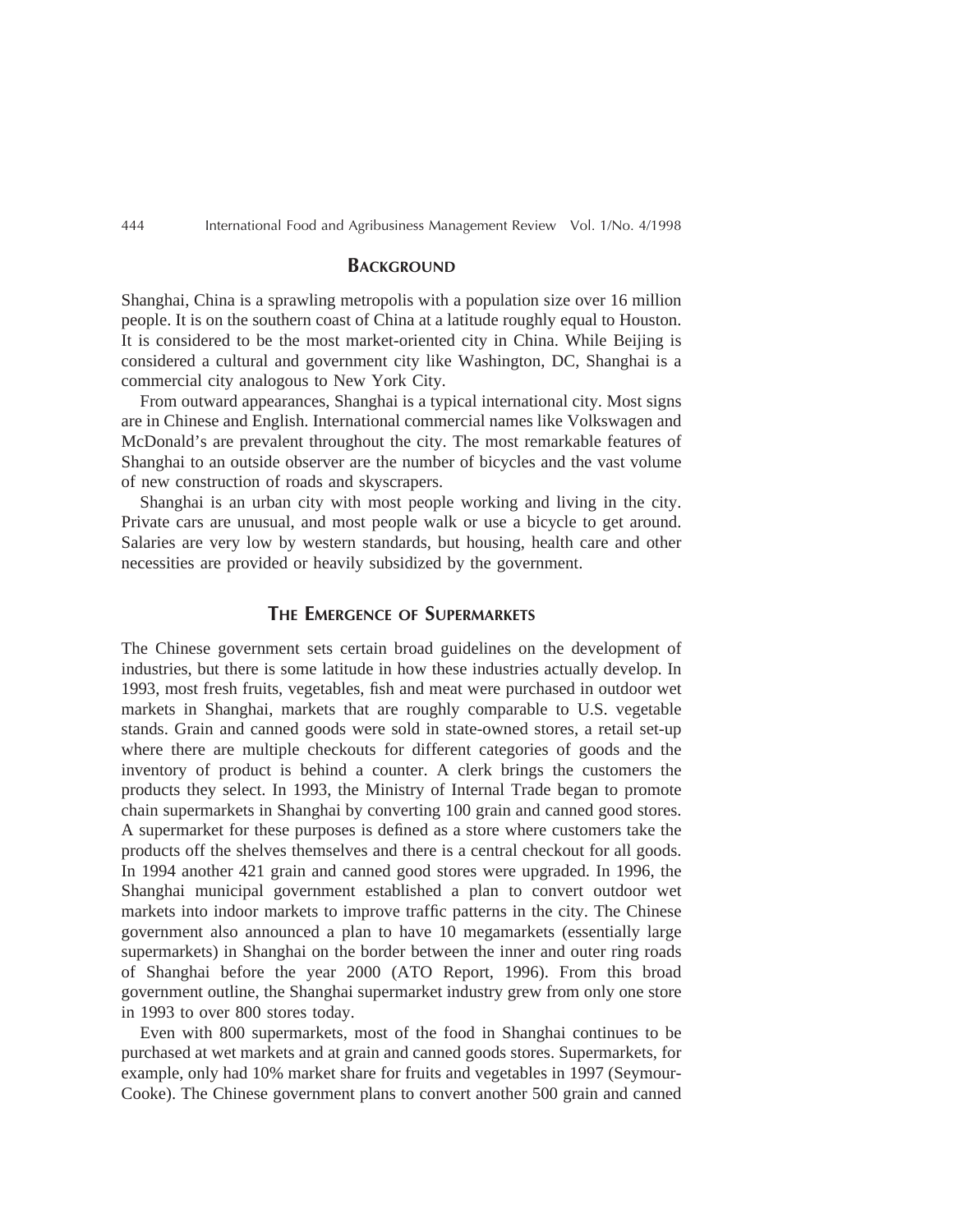goods stores into supermarkets, however, and expects supermarkets to account for 20% of sales of fruits and vegetables in two to three years (ATO Report, 1996). It is difficult to reconcile these market share numbers, but it is safe to say that while the number of supermarkets is growing rapidly, they still have a minor share of the food market in Shanghai.

# **METHODOLOGY**

The Purdue University Center for Agricultural Business offered a supply chain logistics course to Chinese supermarket executives in the spring of 1999. To prepare for this course, the authors made a one-week visit to Shanghai in December 1998 to better understand the business environment. We interviewed managers from ten Shanghai supermarket chains, asking a structured list of questions:

- 1. *Products:* What are the products sold at the store? What are the prices? What are the routine purchases analogous to the staple U.S. products like milk, eggs, and bread?
- 2. *Procurement:* What alternatives exist for a supermarket manager to procure product? What volumes accompany these alternative procurement channels? How do costs differ across these alternate channels? Do the manufacturers (suppliers) offer direct store delivery? What terms are offered for payment? Is there any inventory sold on consignment?
- 3. *Demand:* What are the product demand volumes observed? How much of this demand is influenced by retail price promotions? How variable is the demand by day of week? How much inventory is carried at different points in the supply chain?

We also obtained background information on business conditions in Shanghai from the U.S. Agricultural Trade Office and information on consumer trends from the ACNielsen office in Shanghai.

# **THE SHANGHAI SUPERMARKET BUSINESS**

Shanghai supermarket chains are either state-owned or a joint venture with a state-owned company. There are about 25 companies or joint ventures in the Shanghai supermarket industry operating over 800 stores. The largest chain, Lianhua, operates 100 state-owned stores and 200 joint venture stores with a Hong Kong company. There are no nationwide chains throughout China. The Chinese government continues to encourage joint venture firms to enter the market. They are said to be especially interested in U.S., European, and Japanese companies that can bring advanced management techniques to the Chinese market.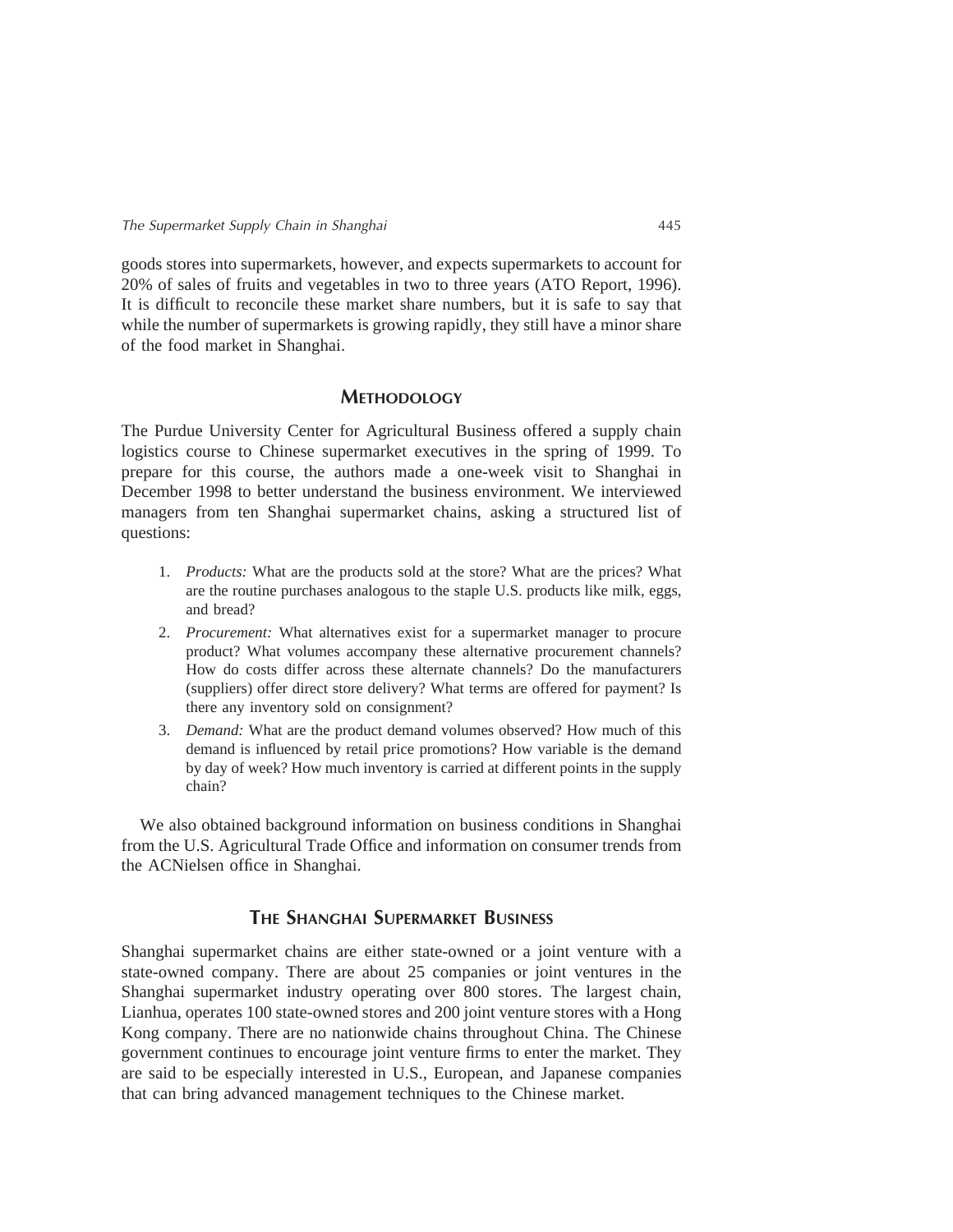Individual stores tend to buy about 70% of their needs from local wholesalers of fruits, vegetables, and meat. There is a state-owned company that supplies all of the milk and some dairy products. Non-perishable products are typically supplied by the chain store's warehouse located outside the city. These warehouses are largely supplied by Chinese food distributors, with about 20% of product coming directly from manufacturers, especially manufacturers located in the greater Shanghai area.

# **A COMPARISON OF U.S. AND SHANGHAI SUPERMARKETS**

From this general background, we will now outline the similarities and contrasts between U.S. and Shanghai supermarket chains.

#### **Store Layout and Size**

The supermarkets in Shanghai tend to be much smaller than their U.S. counterparts. A large supermarket in Shanghai has shopping floor space of 10,000 square feet. A typical U.S. supermarket is 5-10 times this size. There are two major factors that lead to this size disparity. First, land in Shanghai is very expensive. All land is state-owned. Typically a company will negotiate a long-term (e.g. 70 years) lease, but the cost is high compared to the cost of land for a U.S. store. Second, since most customers do not have cars, their average purchase is very small. They make frequent visits, perhaps two or three times per week, and they also use the wet markets and department stores for their other shopping needs. Most of the customers used baskets to carry their items around in the store, but a few used small carts. There were no large carts like a person would see in a U.S. store.

The layout of the Shanghai stores is very similar to U.S. stores. There are some variations in consumer tastes (e.g., more fresh produce and almost no prepared frozen foods like TV dinners) which leads to a different distribution of product, but overall an outside observer is more impressed with the similarities rather than the differences.

Contrary to our expectations, most of the Chinese supermarkets we visited had a bakery, liquor, greeting cards, and personal care items similar to a U.S. store. Most of the Chinese supermarkets we visited exceeded U.S. stores in their inventory of cooking utensils, electronics (like televisions and stereos), and some even sold personal computers. None of the supermarkets that we visited had a pharmacy.

## **Product Selection and Pricing**

There are a wide variety of international brand names in most Chinese supermarkets. Prices are similar, or perhaps even lower, for most standard items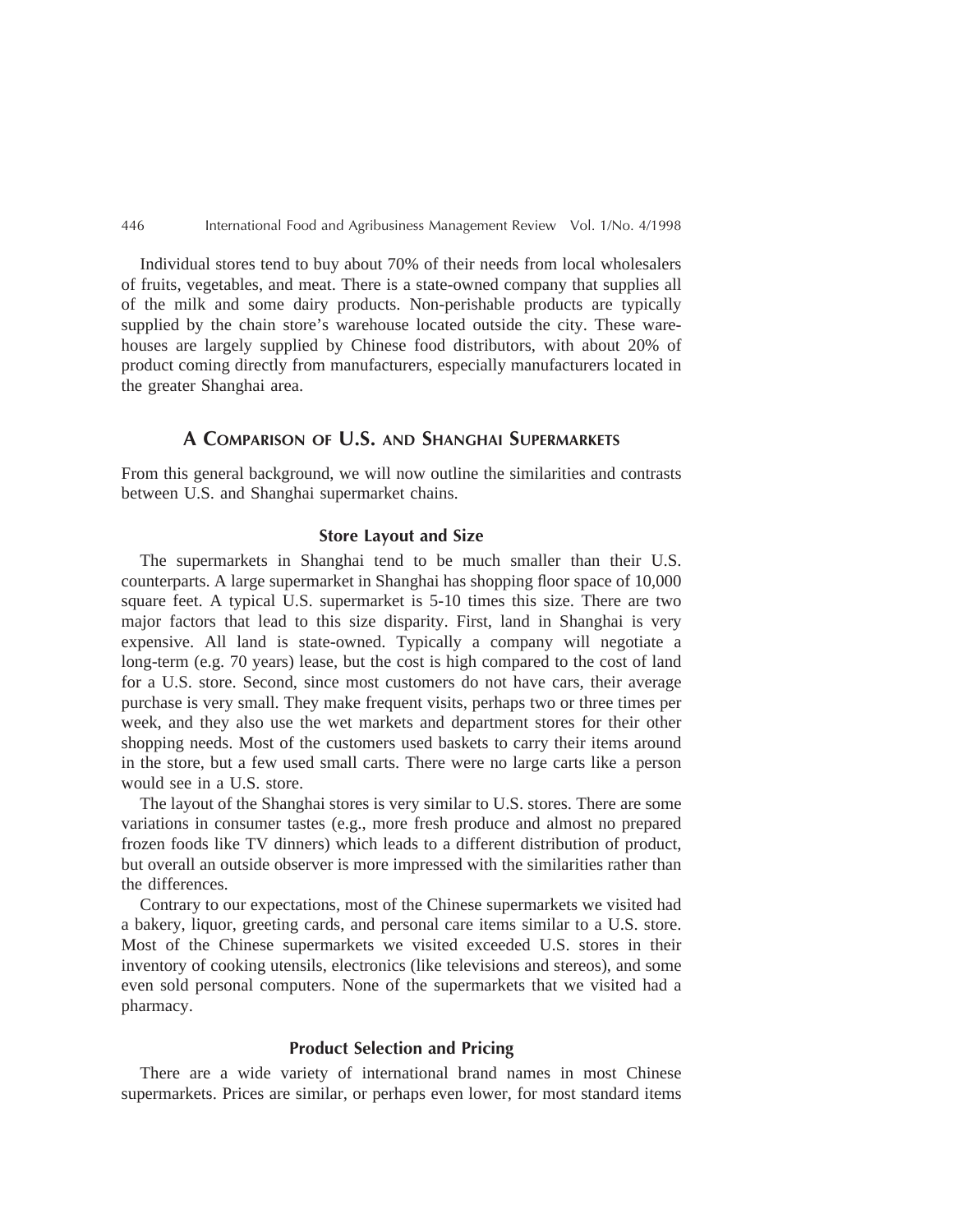compared to U.S. prices. About 70% of the sales of a Chinese supermarket are fresh produce, milk, fish, and meat.

There are a number of international companies that have manufacturing plants in China such as Procter and Gamble. Some Chinese supermarket managers believe that the quality of these products is lower than U.S. standards and may pay a large price premium to buy the imported equivalent, especially stores that cater to American or European customers.

Store brands are not very prevalent. Store managers said that product quality could vary greatly, and they did not want to jeopardize their brand name. The store brands that we did see were for minor products such as disposable paper products.

Joint venture supermarkets have large selections of products originating from the country of the joint venture partner (e.g., No. 1 Yoahan had a large selection of Japanese products, Carrefours provides large selections of French products). The U.S. Agricultural Trade Office in Shanghai commissioned a Gallup poll to determine the most important product characteristics of food purchased by Chinese consumers. The most important characteristics to a consumer are price, sanitation, healthiness, nutritiousness, and taste. "Imported" was the last of 17 criteria influencing food purchases (ATO Report, 1997).

#### **New Products**

The percentage of new products that is introduced by stores we interviewed varied from 10 to 30% new SKUs (stock keeping units) per year. The typical Shanghai supermarket maintained about 5,000 SKUs active at any given time, so the stores were introducing 500 to 1,500 new products each year and dropping roughly an equal number. Many of the changes were different brand names. Stores with a higher percentage of new product introductions usually had a higher proportion of imported brands and higher margins. The higher margins may be a compensation for the risk in the introduction of new products.

## **Inventory Policy**

Individual stores carry about 15-20 days of inventory, which is similar to a U.S. store. A Shanghai chain will carry about 10 days of inventory at the warehouse, higher than a U.S. store, which only carries about 2 days of inventory. A Shanghai food distributor can deliver product within 2 days in most cases, so it does not appear that the extra inventory is carried as safety stock. More likely, the Shanghai chains carry what appears to be excessive inventory because any expired product can be returned to the manufacturer for full credit. The relative power of retail stores is strong compared to the manufacturer, so these payment terms (known as "concession") are widespread. The concession policy substan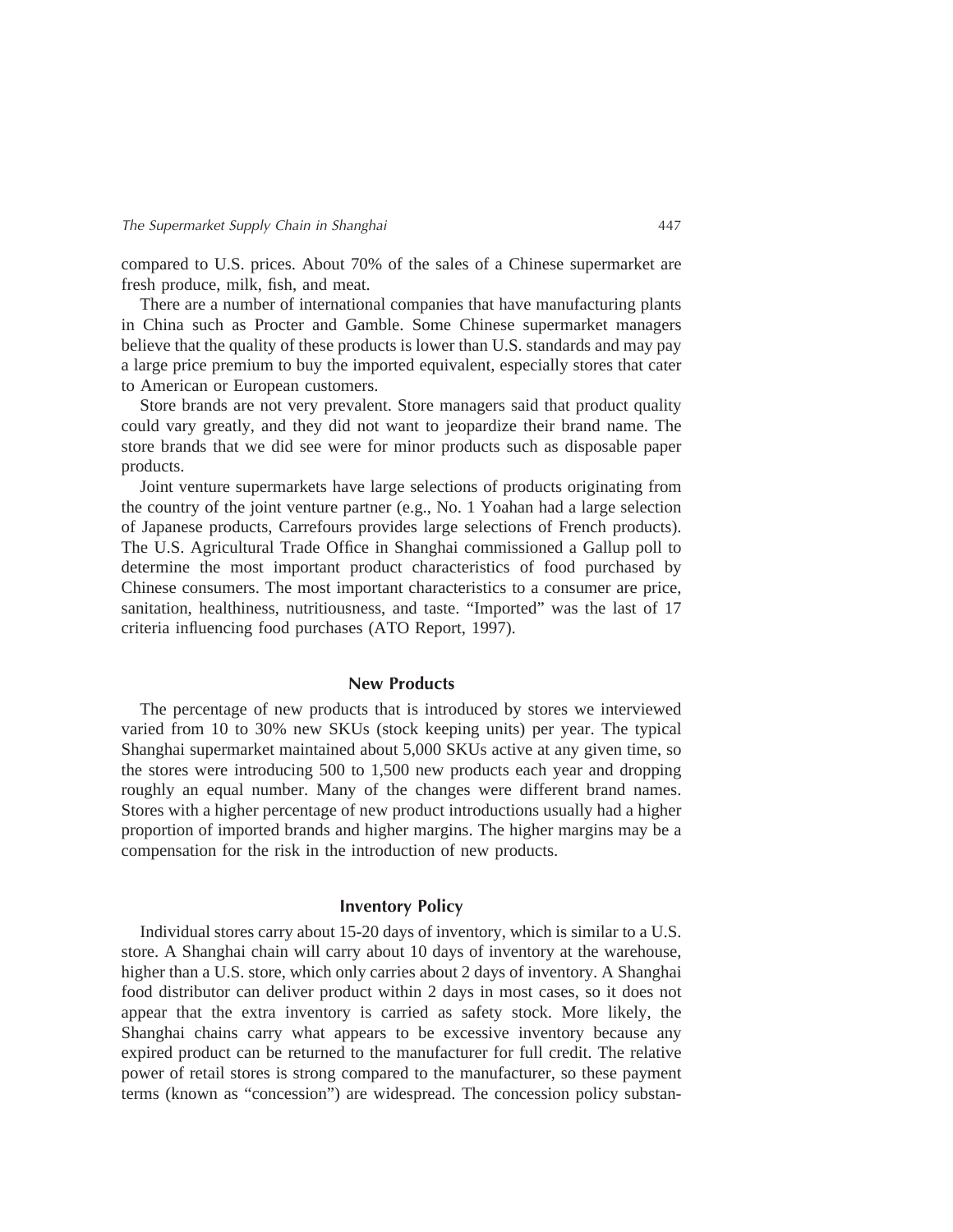tially reduces the risk of carrying high levels of inventory. Payment terms are typically 50-60 days for a Shanghai supermarket, so, even with the high levels of inventory, money is typically collected from customers before suppliers need to be paid.

The major example of a product sold on consignment is Haagen-Dazs ice cream. Haagen-Dazs provides a freezer and the ice cream. Payments are collected by the Haagen-Dazs salesperson who visits to replenish inventory and clean up the freezer on a regular basis. Prices of this ice cream are high relative to US standards  $-$  about \$10 a pint. However, such a system guarantees a uniform product placement in the store and good control over product and inventory. Similar consignment strategies were followed for Hallmark cards and impulse goods near the checkout.

Producers make shipments to the supermarket chain warehouses in large trucks. The supermarket chain typically owns their own fleet of smaller trucks to transport product from the warehouse to individual stores, and they also hire people with flatbed bicycles for deliveries to certain stores.

## **Management**

Most supermarket managers have training in economics or engineering in a Chinese university (unless they were college-age in the Cultural Revolution era, in which case they usually would not have university training). In China, college is not expected to prepare the person for the job, but simply to give general education; the real training is on the job. A manager in a U.S. store probably has university training more specific to their job responsibilities.

Since information systems are not as well developed in China, the store manager spends a great deal of time with day-to-day business. A store manager, for example, decides manually on inventory levels for the  $5,000 - 10,000$ products in the store. The Chinese store managers do not embrace a concept of min/max or reorder point. They also do practically no sales trend analysis, except for the qualitative level they gain from experience.

A store manager has very little price authority. The head office of the chain sets prices. Most prices are the same for all the stores in the chain, although there is some allowance made for local competitive situations. The average mark-up for a store is 18-20%, slightly higher than an average U.S. chain, but most of the Chinese stores claimed they are not profitable. The Chinese supermarket managers said their biggest problem was the low prices offered by the competition (some things are the same everywhere!).

A store manager makes about US\$10,000 per year, which is a fairly good salary in China since, as mentioned earlier, housing is subsidized and many other expenses are paid by the state.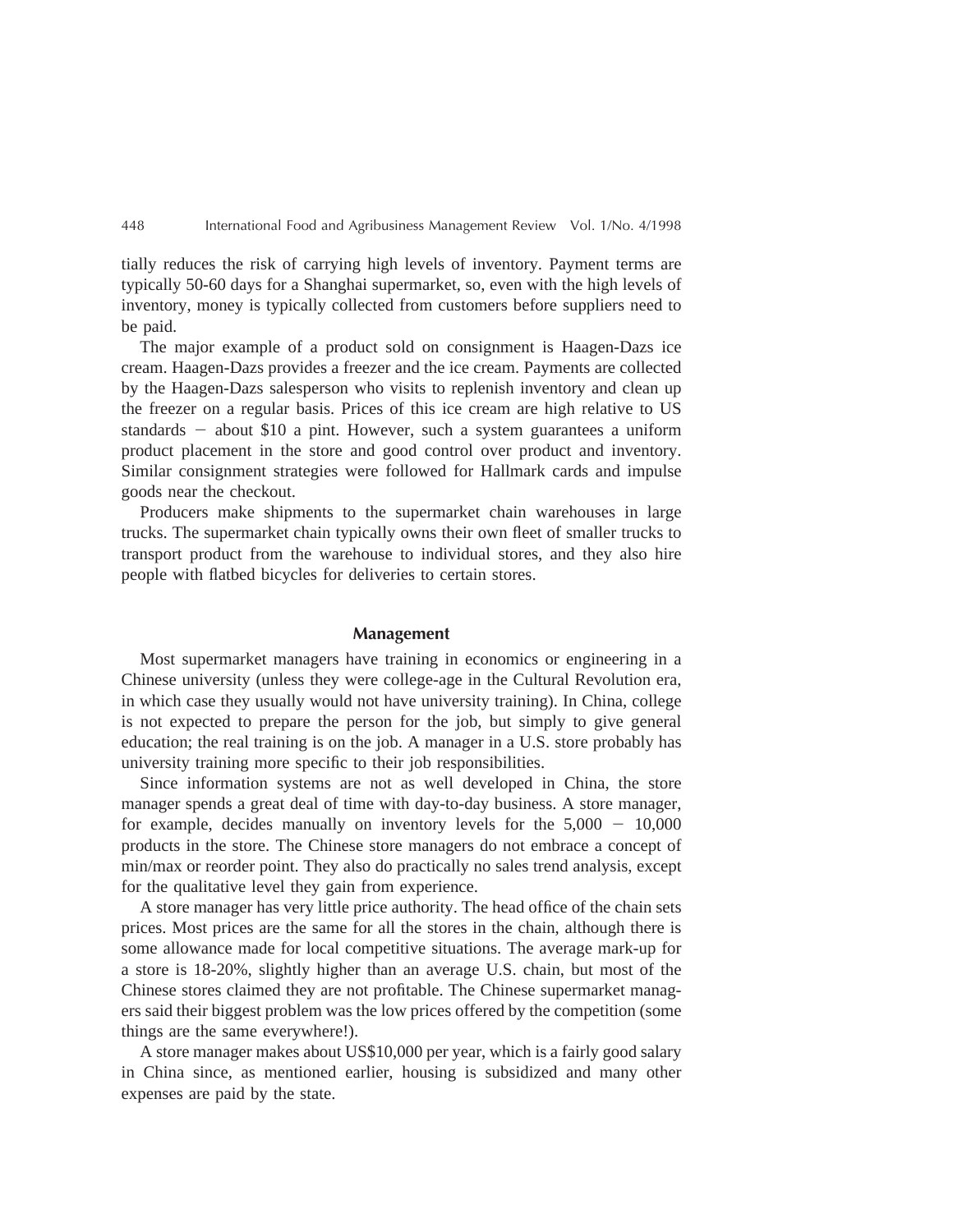## **Checkout**

Most Chinese supermarkets have modern scanning equipment. This does not appear to be for labor savings, as there is usually an abundance of people working in the supermarkets and the checkout lines are very short. The supermarket managers do not seem to use the scanner data for sales analysis or inventory purposes. It is possible the Chinese have installed modern equipment on the assumption that eventually the full potential of this equipment can be realized. Since the Chinese have developed a modern supermarket system in only five years, installing equipment with future potential would seem to be a reasonable practice, given the rapid pace of advancement.

All products are bar-coded, although some stores also put an individual price tag on each item. The price tag and product packaging together would identify the country of origin of the product, the SKU number, the production date, and the expiration date. Most U.S. supermarkets do not always identify the production date.

Most of the customers paid by cash, although a few of the stores allowed credit cards. Plastic bags were the norm, but most customers also brought a canvas bag or equivalent and put the plastic bags of groceries into this bag.

## **Promotions**

Unlike the U.S., Chinese supermarkets do not use coupons, and newspaper circulars are rare. Like the U.S., they do have in-store promotions and will put items on sale which have excessive inventory. Manufacturers also pay to run promotions at stores, and it is common to have manufacturer's representatives in the aisles of a Chinese supermarket. Manufacturers also provide money for banners and contests at stores, and many stores had audio or video commercials playing in their stores. Some stores give cooking demonstrations, especially stores that emphasize imported international foods that may not be familiar to Chinese consumers. Unlike the U.S., there are no scanner-based promotions.

# **Convenience Stores**

There are several large convenience store chains in Shanghai including Kedi, a state-owned chain of 100 stores, and Lawsons, another large chain. None of the convenience store chains owned supermarkets. The convenience stores are almost identical to U.S. convenience stores in terms of store layout, size, and product distribution. Chinese convenience stores do not sell gasoline, however, like U.S. stores.

## **CONCLUSIONS**

The Shanghai supermarket chains have done a very good job of replicating U.S. supermarkets in only five years. From outward appearances, the Shanghai